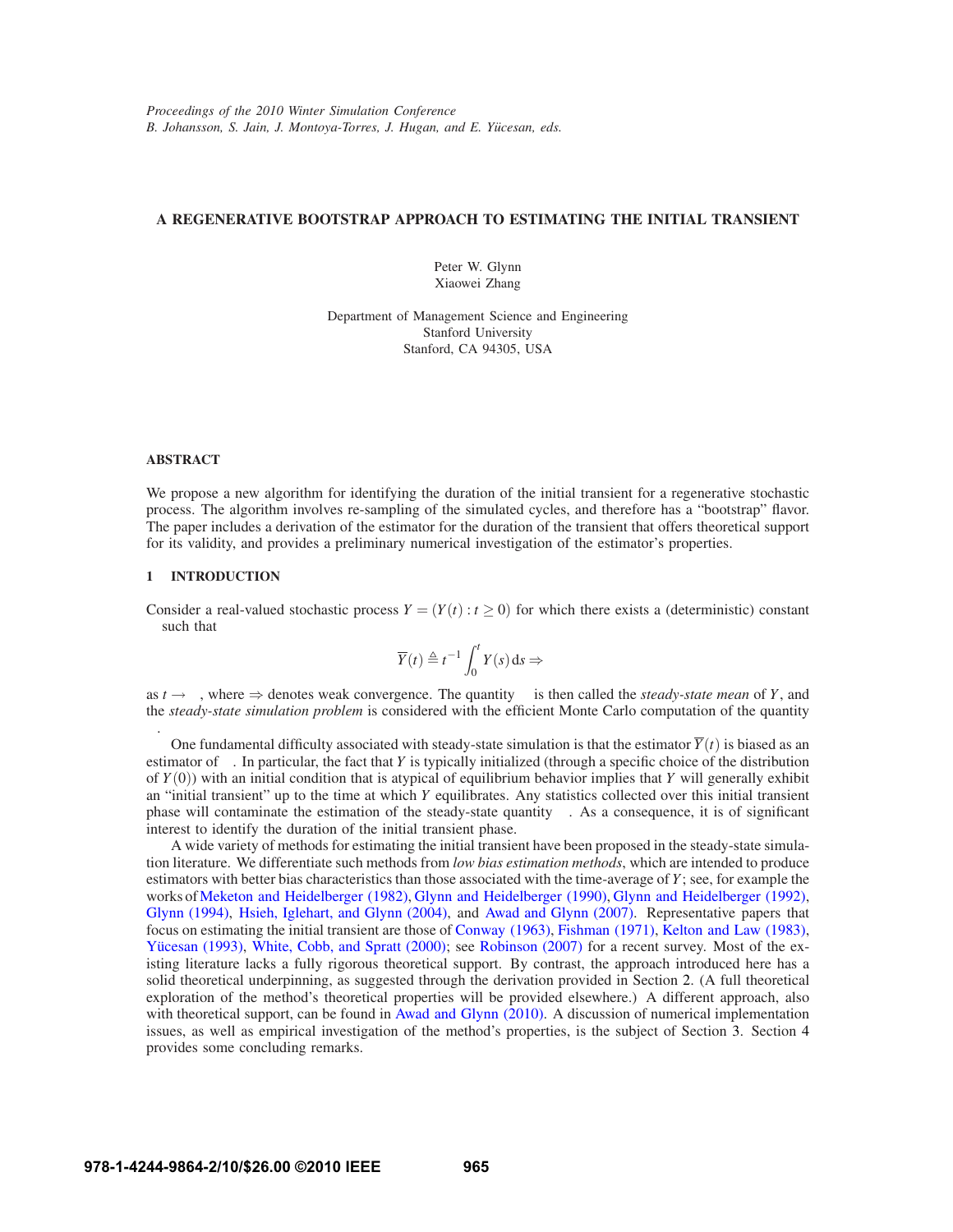#### *Glynn and Zhang*

## **2 OUR PROPOSED ALGORITHM**

Throughout this paper, we assume that  $Y = (Y(t): t \ge 0)$  is a (non-delayed) real-valued regenerative process with respect to the regeneration times  $0 = T(0) < T(1) < \cdots < T(n-1) < T(n) < T(n+1) < \cdots$ . Then,  $\tau_n = T(n) - T(n-1)$  is the duration of the *n*'th cycle. Assume further that *Y* satisfies

$$
E\int_0^{\tau_1} |Y(s)| ds < \infty
$$

and

$$
E\tau_1<\infty.
$$

In this case, *Y* is a positive recurrent regenerative process and  $\alpha$  can be computed as the ratio of expectations given by

$$
\alpha = \frac{E \int_0^{\tau_1} Y(s) ds < \infty}{E \tau_1};
$$

see, for example, p.170 of Asmussen (2003).

Furthermore, if  $\tau_1$  is spread-out (as occurs, for example, if  $\tau_1$  has a density), then

 $EY(t) \rightarrow \alpha$ 

as  $t \to \infty$ ; see p.170 of Asmussen (2003). While there are many ways to define the initial transient period, a natural definition (for our purposes) is, for  $\varepsilon > 0$ , to let  $\beta = \beta(\varepsilon)$  be defined by

$$
\beta(\varepsilon) = \sup\{t \ge 0 : |\mathbf{E}Y(t) - \alpha| > \varepsilon\};
$$

the interval  $[0,\beta(\varepsilon)]$  is then the interval over which an  $\varepsilon$ -transient is present. Our algorithm is intended to estimate  $\beta(\varepsilon)$ .

Let  $\tilde{a}(t) = EY(t)$ . The function  $\tilde{a} = (\tilde{a}(t) : t \ge 0)$  satisfies the renewal equation

$$
a = b + F * a,
$$

where  $b(t) \triangleq EY(t)I(\tau_1 > t)$ ,  $F(dt) \triangleq P(\tau_1 \in dt)$ , and  $*$  denotes the convolution operator. The solution of this renewal equation is then given by

$$
\tilde{a}=U*b,
$$

where  $U = \sum_{n=0}^{\infty} F^{(n)}$  and  $F^{(n)}$  is the *n*-fold convolution of *F*. Hence,  $\beta(\varepsilon)$  can be re-expressed as

$$
\beta(\varepsilon) = \sup\{t \ge 0 : |(U * b)(t) - (U * b)(\infty)| > \varepsilon\}.
$$

We now consider the estimation of  $\beta(\varepsilon)$  based on a single simulation of *Y* over [0,*t*]. Let

$$
N(t) = \max\{n \ge 0 : T(n) \le t\}
$$

be the number of complete regenerative cycles simulated within our single replication of *Y*. Note that we may estimate *b* via

$$
\hat{b}_t(\cdot) = \begin{cases}\n\frac{1}{N(t)} \sum_{i=0}^{N(t)-1} Y(T(i) + \cdot) I(\tau_{i+1} > \cdot), & N(t) \ge 1 \\
0, & N(t) = 0\n\end{cases}
$$

and we can estimate *F* via

$$
\hat{F}_t(\mathrm{d}s) = \begin{cases} \frac{1}{N(t)} \sum_{i=0}^{N(t)-1} \delta_{\tau_i}(\mathrm{d}s), & N(t) \geq 1 \\ \delta_1(\mathrm{d}s), & N(t) = 0, \end{cases}
$$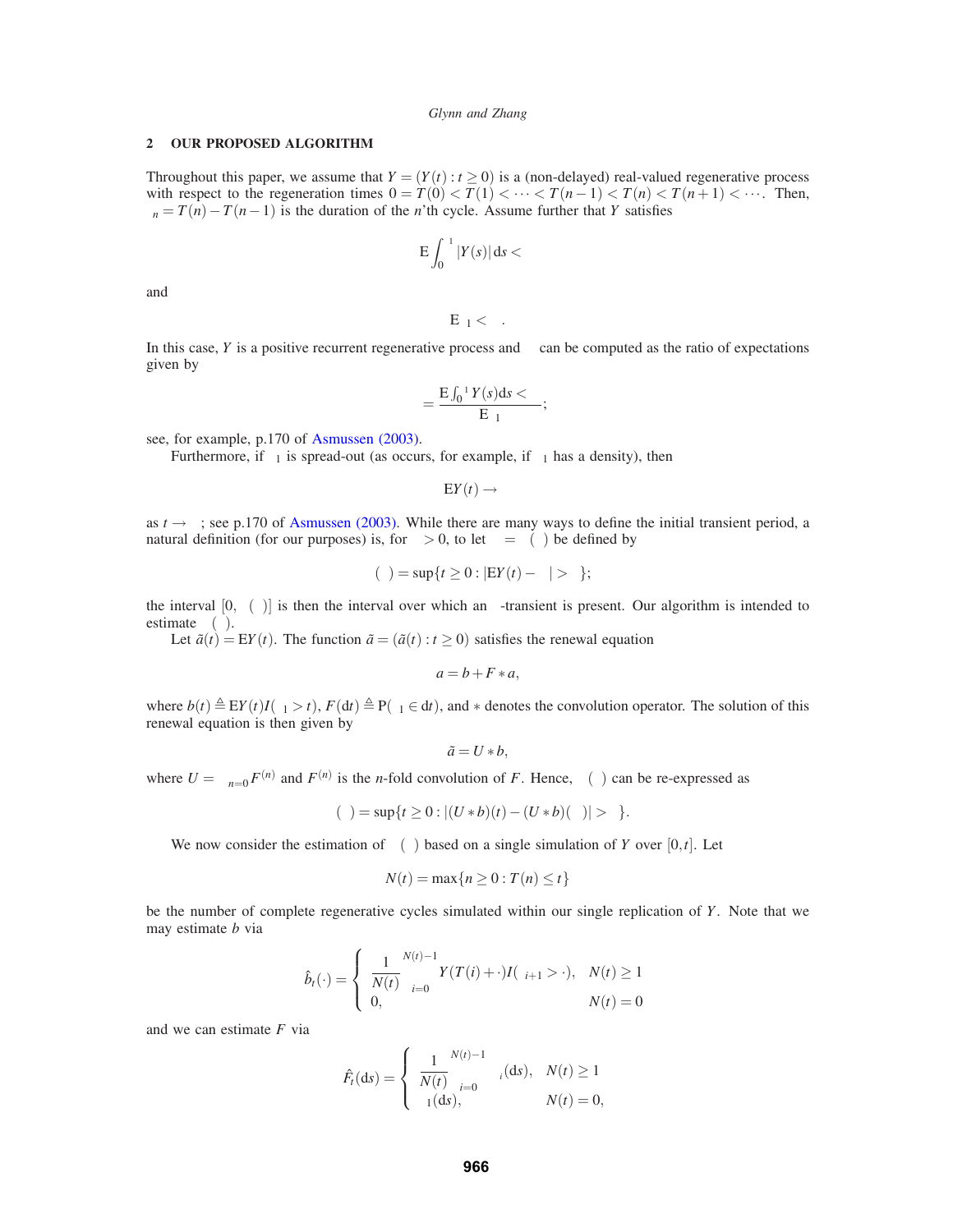## *Glynn and Zhang*

where  $\delta_z(\cdot)$  is a unit point mass at the point *z*. Set  $\hat{U}_t = \sum_{n=0}^{\infty} \hat{F}_t^{(n)}$ , where  $\hat{F}_t^{(n)}$  is the *n*-fold convolution of  $\hat{F}_t$ . Our estimator for  $\beta(\varepsilon)$  is then given by

$$
\hat{\beta}_t(\varepsilon) = \sup\{s \geq 0 : |(\hat{U}_t * \hat{b}_t)(s) - (\hat{U}_t * \hat{b}_t)(\infty)| > \varepsilon\}.
$$

Note that the renewal theorem, applied to the empirical renewal equation, guarantees that  $(\hat{U}_t * \hat{b}_t)(\infty)$  can be easily computed without any need to resort to numerical computation; in particular,

$$
(\hat{U}_t * \hat{b}_t)(\infty) = \frac{1}{T(N(t))} \int_0^{T(N(t))} Y(s) \, ds.
$$

We turn next to a discussion of the numerical computation of  $\hat{\beta}_t(\varepsilon)$  based on the simulation  $(Y(s): 0 \le s \le t)$ . One possible approach is to recognize that the Laplace transform of  $((\hat{U}_t * \hat{b}_t)(s) : s \ge 0)$  is easy to compute; see, for example, p.181 of Resnick (1992). The challenge then lies in efficiently computing the inverse Laplace transform as a means of recovering  $((\hat{U}_t * \hat{b}_t)(s) : s \ge 0)$ .

However, given the simulation setting within which we are working, it is particularly natural to consider a sampling-based algorithm for computing  $(\hat{U}_t * \hat{b}_t)(s)$ . We will re-sample the  $N(t)$  completed cycles, and generate a "bootstrap" version of  $(Y(\bar{s}) : s \ge 0)$ , thereby motivating our use of the term "regenerative bootstrap" estimator" in describing our algorithm. We will now describe our bootstrap algorithm for generating a bootstrap sample  $(Y^*(s) : s ≥ 0)$  of  $(Y(s) : s ≥ 0)$ .

# **Algorithm:**

- i.) **Input:**  $((Y(T(j) + r) : 0 \le r \le \tau_{j+1}) : 0 \le j \le N(t) 1)$ <br>ii.) Initialize  $n = 1$ , sum = 0
- ii.) Initialize  $n = 1$ , sum = 0<br>iii.) Draw  $\tau_n^*$  independently fi
- iii.) Draw  $\tau_n^*$  independently from  $\hat{F}_t(\cdot)$
- iv.) Update  $n = n + 1$ , sum = sum +  $\tau_n^*$
- v.) If (sum  $\lt s$ ), then

```
return to step iii.)
```
vi.) **Output:** Set  $Y^*(s) = Y(T(k-1) + (s - \tau_1^* - \tau_2^* - \cdots - \tau_{n-1}^*))$  conditional on  $\tau_n^* = \tau_k$ .

We can therefore compute a bootstrap estimator of  $(\hat{U}_t * \hat{b}_t)(s)$  by running the above algorithm *m* independent and identically distributed (iid) times, thereby yielding  $Y_1^*(s)$ ,  $Y_2^*(s)$ , ...,  $Y_m^*(s)$ , so that  $(\hat{U}_t * \hat{b}_t)(s)$  can be estimated via  $m^{-1} \sum_{i=1}^{m} Y_i^*(s)$ .

## **3 NUMERICAL EXPERIMENTS**

We apply the proposed regenerative bootstrap algorithm to the number-in-system processes for M/M/1 and M/M/∞ queueing models, respectively. The M/M/1 queue is a model that has structure characteristic of singleserver systems, whereas the M/M/∞ queue can be viewed as being representative of many-server models. In each model, we compare  $|(U * b)(s) - (U * b)(\infty)|$  and  $|(\hat{U}_t * \hat{b}_t)(s) - (\hat{U}_t * \hat{b}_t)(\infty)|$  for different values of *s*.

Because this algorithm includes a novel bootstrap component, some discussion of the additional computational burden it imposes is warranted. As is typical of single run steady-state simulation procedures, it is important that the simulated time horizon t be large. Of course, this makes  $N(t)$  large, so that the population of completed cycles from which to obtain bootstrap samples is large. To determine the duration of the initial transient, we need to compute  $(\hat{U}_t * \hat{b}_t)(s)$  at a set of different *s* values. While the best way to determine this set of *s*-values requires further research, one obvious heuristic is to select a set of *s*-values corresponding roughly to times at which the difference between  $(\hat{U}_t * \hat{b}_t)(\cdot)$  is within approximately *jε* of  $(\hat{U}_t * \hat{b}_t)(\infty)$ . This suggests using a set of the form  $s = c(\log(1/\epsilon) + \log(1/j))$ , where *c* is a constant and *j* ranges between some integer *r* and 1. From a practical standpoint, it is rarely essential to estimate the precise time at which the initial transient has completed (e.g. a relative error of 50% may often be acceptable), so that a precise determination of the "correct" s-values at which to compute  $(\hat{U}_t * \hat{b}_t)(s)$  will often be unnecessary.

To compute  $(\hat{U}_t * \hat{b}_t)(s)$  using our bootstrap algorithm, each of the *m* bootstrap simulations involves drawing cycle durations from  $\hat{F}_t$  until we reach the maximal s-value. Note that these bootstrap simulations will often run *much* faster than did the original single-run simulation, because only the cycle durations are sampled (rather than all the events within each cycle, as occur in the original simulation) and because the bootstrap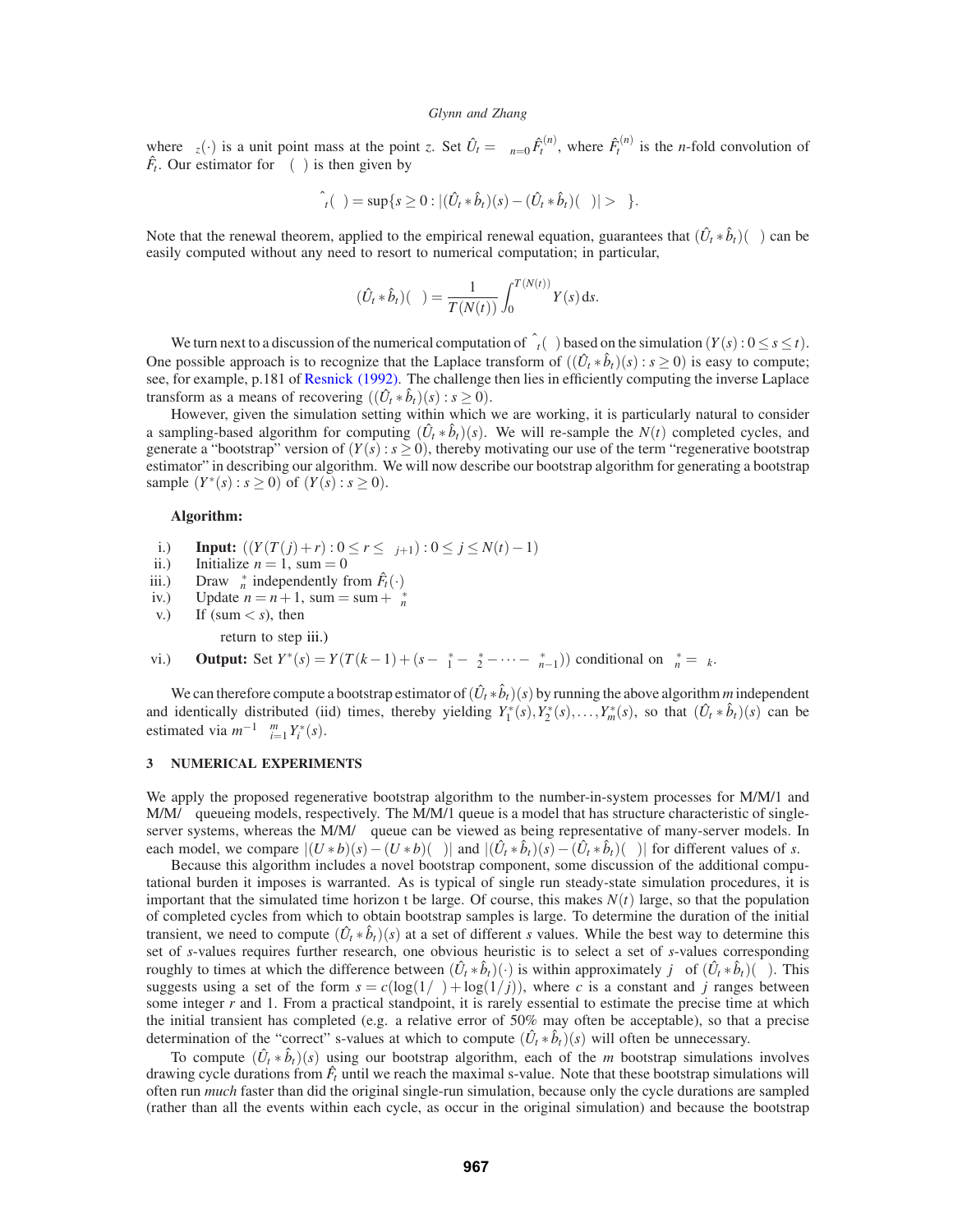#### *Glynn and Zhang*

simulations run only to the maximal *s*-value. In addition, other variance reduction ideas can be exploited in the setting of these bootstrap simulations (e.g. one can execute step vi.) of the bootstrap algorithm multiple independent times and average the answers, rather than execute step vi.) only once) to further improve the efficiency of the bootstrap simulations.

In this section, we report preliminary numerical results on the use of this regenerative bootstrap algorithm, using only a "plain vanilla" implementation. Rather than use the logarithmic set of *s*-values discussed above, we use an equally spaced grid of *s*-values. In addition, we have not explored any use of variance reduction in conjunction with our bootstrap simulations.

#### **3.1 Example 1: M/M/1**

Consider a single server queue with Poisson arrivals and independent exponential service times. Let  $\lambda$  be the arrival rate,  $\mu$  be the service rate,  $\rho = \frac{\lambda}{\mu}$  be the traffic intensity, and  $Y(t)$  be the number-in-system at time  $t \ge 0$ . Assume  $\lambda < \mu$  and  $Y(0) = 0$ . Then Y is a non-delayed regenerative process with  $T(n)$  being the n'th time that Y visits the origin. The steady-state mean of Y is  $\alpha = \frac{\rho}{1-\rho}$ . It is known that

$$
EY(t) = \frac{\rho}{1-\rho} - \frac{2}{\pi} \int_0^{\pi} \frac{e^{-\gamma(x)\mu t}}{\gamma(x)^2} \sin^2(x) dx
$$

where  $\gamma(x) = 1 + \rho - 2\sqrt{\rho} \cos x$ ; see p.27 of Takacs (1962). It is reported in Abate and Whitt (1989) that a simple trapezoidal rule works well for numerically evaluating the above trigonometric integral.

For the numerical experiment, we take  $\lambda = 0.3$ ,  $\mu = 0.4$ ,  $t = 10^5$ . The number of bootstrap iterations are set to be  $m = 1000$  and  $m = 10000$ , respectively. The results of the numerical experiment are shown in Table 1, Table 2, and Figure 1.

| S   | $(U * b)(s)$ | $(U * b)(\infty)$ | $ (U * b)(s) - (U * b)(\infty) $ | $(\hat{U}_t * \hat{b}_t)(s)$ | $(\hat{U}_t * \hat{b}_t)(\infty)$ | $ (\hat{U}_t * \hat{b}_t)(s) - (\hat{U}_t * \hat{b}_t)(\infty) $ |
|-----|--------------|-------------------|----------------------------------|------------------------------|-----------------------------------|------------------------------------------------------------------|
| 50  | 2.033        |                   | 0.967                            | 2.350                        | 3.057                             | 0.707                                                            |
| 100 | 2.557        |                   | 0.443                            | 2.637                        | 3.057                             | 0.420                                                            |
| 150 | 2.771        |                   | 0.229                            | 2.652                        | 3.057                             | 0.405                                                            |
| 200 | 2.874        |                   | 0.126                            | 2.869                        | 3.057                             | 0.188                                                            |

Table 1: Selected numerical results for  $M/M/1$  model with  $m = 1000$ 

Table 2: Selected numerical results for  $M/M/1$  model with  $m = 10000$ 

| S   | $(U * b)(s)$ | $(x+b)(\infty)$<br>(U | $ (U * b)(s) - (U * b)(\infty) $ | $(\hat{U}_t * \hat{b}_t)(s)$ | $(\hat{U}_t * \hat{b}_t)(\infty)$ | $\left  (\hat{U}_t * \hat{b}_t)(s) - (\hat{U}_t * \hat{b}_t)(\infty) \right $ |
|-----|--------------|-----------------------|----------------------------------|------------------------------|-----------------------------------|-------------------------------------------------------------------------------|
| 50  | 2.033        |                       | 0.967                            | 2.258                        | 3.057                             | 0.799                                                                         |
| 100 | 2.557        |                       | 0.443                            | 2.646                        | 3.057                             | 0.411                                                                         |
| 150 | 2.771        |                       | 0.229                            | 2.796                        | 3.057                             | 0.261                                                                         |
| 200 | 2.874        |                       | 0.126                            | 2.896                        | 3.057                             | 0.161                                                                         |

#### **3.2 Example 2: M/M/**∞

Consider a queue with an infinite number of servers. Assume that the arrival process is Poisson and the service times for each server are iid exponential random variables. Let  $\lambda$  be the arrival rate,  $\mu$  the server rate of one server, and *Y*(*t*) be the number-in-system at time  $t \ge 0$ . Assume  $Y(0) = y_0 = \lfloor \frac{\lambda}{\mu} \rfloor$ . Then *Y* is a non-delayed regenerative process with  $T(n)$  being the *n*'th time that *Y* visits  $\lfloor \frac{\lambda}{\mu} \rfloor$ . The steady-state mean of *Y* is  $\alpha = \frac{\lambda}{\mu}$ . It is well known that

$$
EY(t) = \frac{\lambda}{\mu} (1 - e^{-\mu t}) + y_0 e^{-\mu t};
$$

see, for example, Eick, Massey, and Whitt (1993).

For the numerical experiment, we take  $\lambda = 3.5$ ,  $\mu = 0.4$ ,  $t = 5000$ . The number of bootstrap iterations are set to be  $m = 1000$  and  $m = 10000$ , respectively. The results of the numerical experiment are shown in Table 3, Table 4, and Figure 2.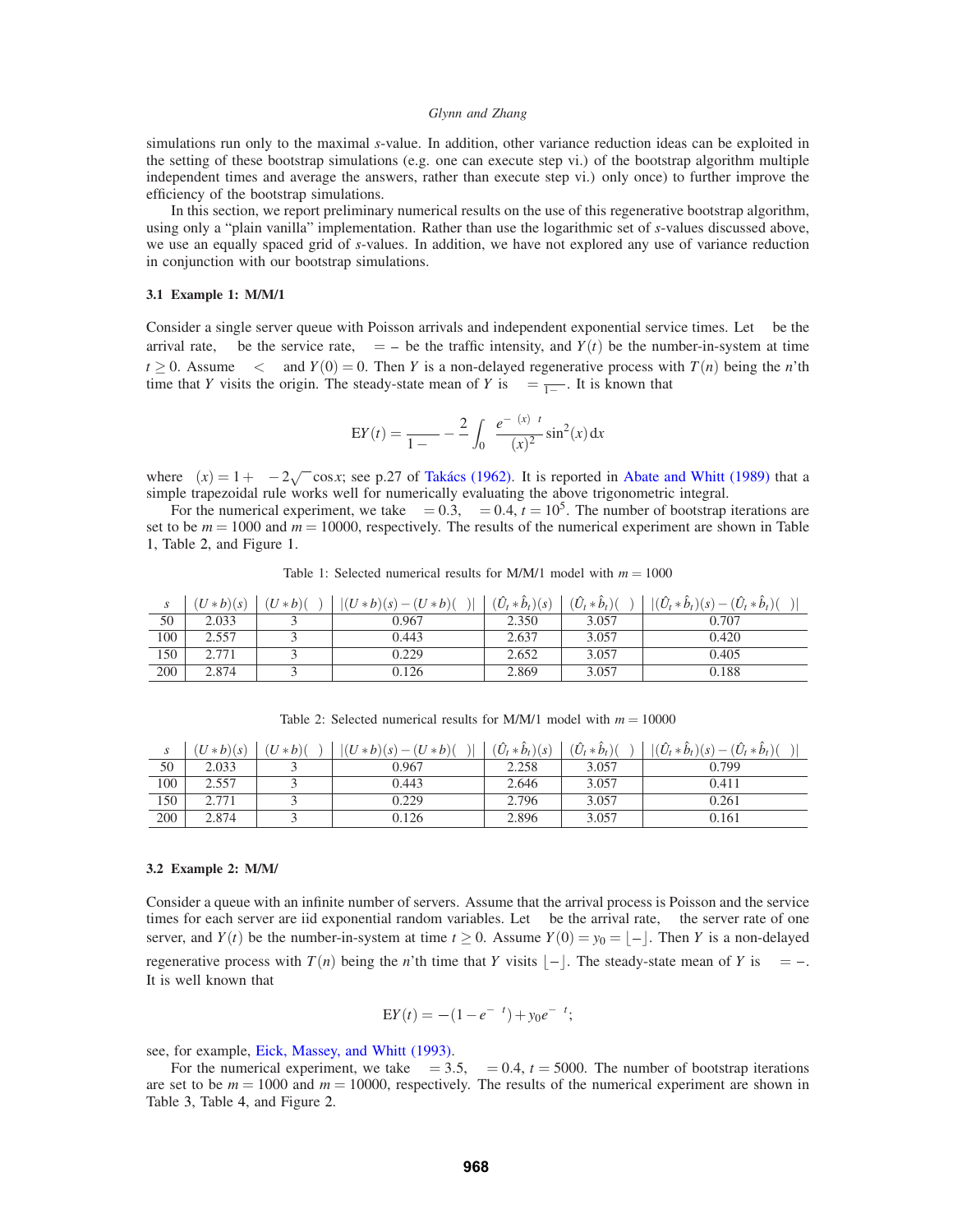



Figure 1: Comparison of  $|(U * b)(s) - (U * b)(\infty)|$  (blue squares),  $|(\hat{U}_t * \hat{b}_t)(s) - (\hat{U}_t * \hat{b}_t)(\infty)|$  for  $m = 1000$  (green circles),  $|(\hat{U}_t * \hat{b}_t)(s) - (\hat{U}_t * \hat{b}_t)(\infty)|$  for  $m = 10000$  (red triangles) for M/M/1 model

|   | $(U * b)(s)$ | $(U * b)(\infty)$ | $(U * b)(s) - (U * b)(\infty)$ | $(\hat{U}_t * \hat{b}_t)(s)$ | $(\hat{U}_t * \hat{b}_t)(\infty)$ | $ (\hat{U}_t * \hat{b}_t)(s) - (\hat{U}_t * \hat{b}_t)(\infty) $ |
|---|--------------|-------------------|--------------------------------|------------------------------|-----------------------------------|------------------------------------------------------------------|
|   | 8.247        | 8.75              | 0.503                          | 8.246                        | 8.720                             | 0.474                                                            |
| ∠ | 8.413        | 8.75              | 0.337                          | 8.347                        | 8.720                             | 0.373                                                            |
|   | 8.524        | 8.75              | 0.226                          | 8.561                        | 8.720                             | 0.159                                                            |
|   | 8.599        | 8.75              | 0.151                          | 8.561                        | 8.720                             | 0.159                                                            |
|   | 8.648        | 8.75              | 0.102                          | 8.608                        | 8.720                             | 0.112                                                            |

Table 3: Selected numerical results for M/M/ $\infty$  model with  $m = 1000$ 

Table 4: Selected numerical results for M/M/ $\infty$  model with  $m = 10000$ 

| $(U * b)(s)$ | $(U * b)(\infty)$ | $(U * b)(s) - (U * b)(\infty)$ | $(\hat{U}_t * \hat{b}_t)(s)$ | $(\hat{U}_t * \hat{b}_t)(\infty)$ | $ (\hat{U}_t * \hat{b}_t)(s) $<br>$-(\hat{U}_t * \hat{b}_t)(\infty)$ |
|--------------|-------------------|--------------------------------|------------------------------|-----------------------------------|----------------------------------------------------------------------|
| 8.247        | 8.75              | 0.503                          | 8.128                        | 8.720                             | 0.592                                                                |
| 8.413        | 8.75              | 0.337                          | 8.412                        | 8.720                             | 0.309                                                                |
| 8.524        | 8.75              | 0.226                          | 8.498                        | 8.720                             | 0.222                                                                |
| 8.599        | 8.75              | 0.151                          | 8.595                        | 8.720                             | 0.125                                                                |
| 8.648        | 8.75              | 0.102                          | 8.615                        | 8.720                             | 0.104                                                                |

# **4 CONCLUDING REMARKS**

We proposed a sampling-based algorithm for estimating the duration of the initial transient for a regenerative process. Since it can be shown theoretically all "well-posed" steady-state simulation problem are regenerative (see Glynn (1994)), our algorithm therefore has a potentially wide scope of applicability. Moreover, its validity can be supported at a theoretical level and is illustrated by the two numerical experiments we conducted.

## **REFERENCES**

Abate, J., and W. Whitt. 1989. Calculating time-dependent performance measures for the M/M/1 queue. *IEEE Trans. Commun.* 37:1102–1104.

Asmussen, S. 2003. *Applied Probability and Queues*. 2 ed. Springer.

- Awad, H. P., and P. W. Glynn. 2007. On the theoretical comparison of low-bias steady-state estimators. *ACM Trans. Model. Comput. Simul.* 17 (1).
- Awad, H. P., and P. W. Glynn. 2010. A statistically based initial transient deletion rule with rigorous theoretical support. Working paper.

Conway, R. W. 1963. Some tactical problems in digital simulation. *Management Science* 10:47–61.

Eick, S. G., W. A. Massey, and W. Whitt. 1993. The physics of the  $M_t/G/\infty$  queue. *Oper. Res.* 41 (4): 731–742.